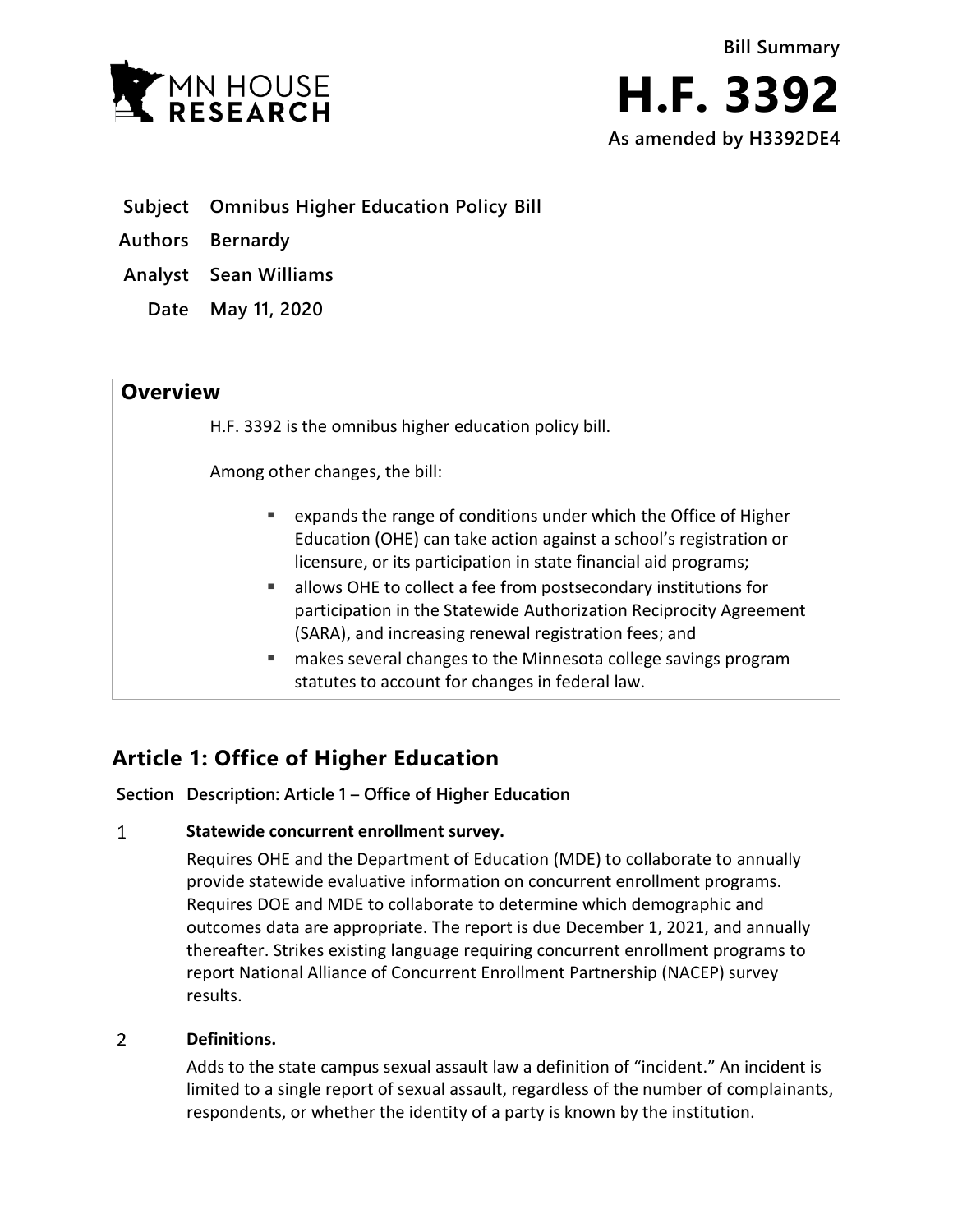### **Section Description: Article 1 – Office of Higher Education**

### 3 **Office name.**

Clarifies that the Office of Higher Education is also known as the Minnesota Office of Higher Education.

### $\overline{4}$ **Student Advisory Council.**

Removes references to the Minnesota Career College Association in the Student Advisory Council statutes. Requires that the student on the council that is enrolled in a private for-profit institution be elected by students enrolled in private career schools.

### 5 **Postsecondary education of American Indians.**

**Subd. 1. Definitions.** Defines "Tribal Nations Education Committee" to mean a committee established through tribal directive that OHE seeks consultation with on matters relating to educating Minnesota's American Indian postsecondary students.

**Subd. 2. American Indian community involvement.** Requires OHE to provide for the maximum involvement of the Tribal Nations Education Committee in establishing programs and formulating policies related to the postsecondary involvement of Minnesota's American Indian students.

**Subd. 3. Consultation with Tribal Nations Education Committee.** Requires OHE to consult with the Tribal Nations Education Committee on matters related to the postsecondary involvement of Minnesota's American Indian students. Permits OHE to consult individual tribal nations.

### 6 **FAFSA completion goal.**

Requires OHE, the Department of Education, and the Minnesota Association of Secondary School Principals to set an annual goal for the percentage of Minnesota high school seniors completing the Free Application for Federal Student Aid (FAFSA).

### $\overline{7}$ **Unpaid student account balances.**

Forbids a postsecondary institution receiving state financial aid from withdrawing a student from class or suspending a student due to an unpaid student account balance.

### 8 **Child care grant for graduate and professional postsecondary institutions.**

Allows postsecondary institutions offering only graduate or professional degrees to participate in OHE's Child Care Grant Program.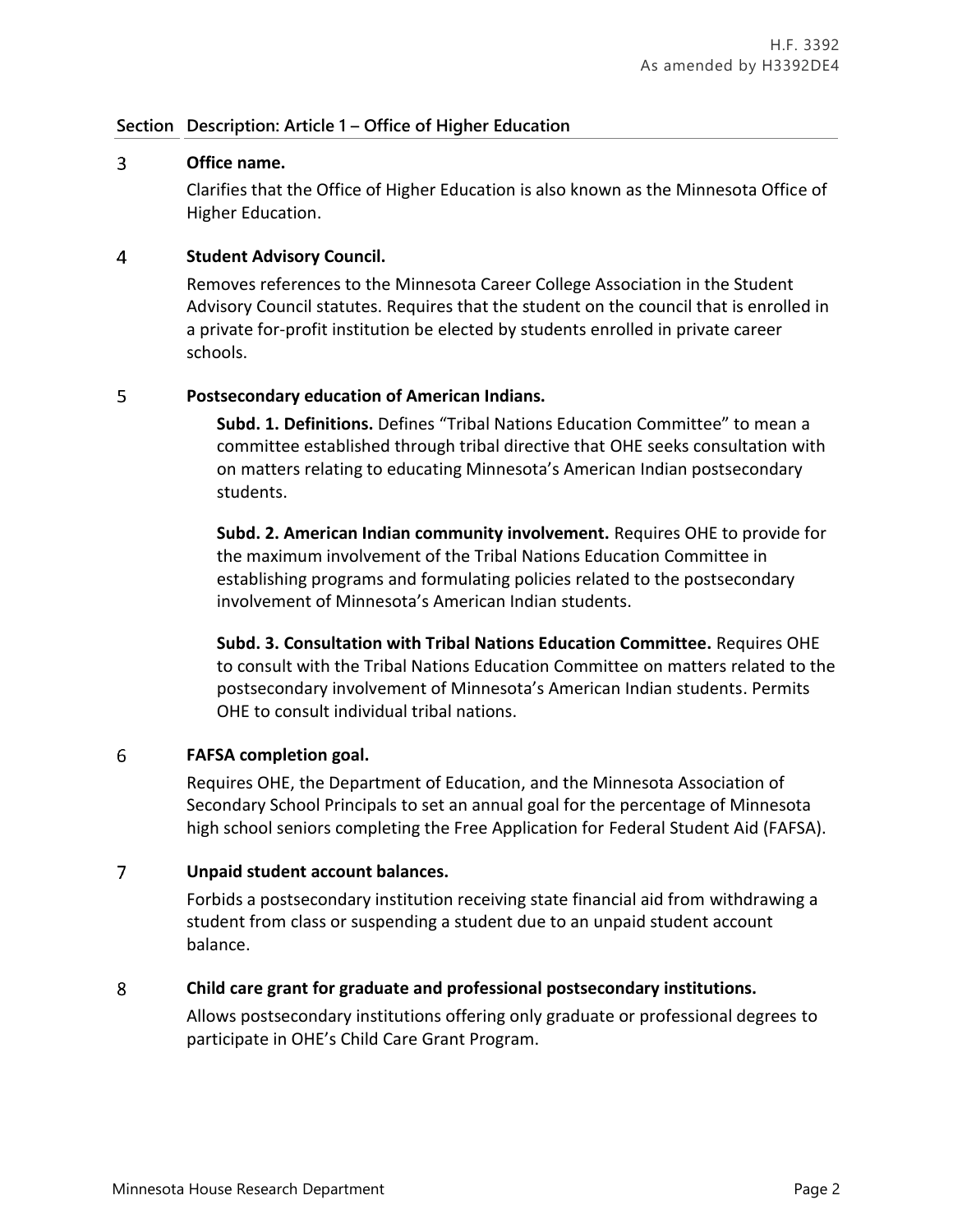### **Section Description: Article 1 – Office of Higher Education**

#### , 11- **Teacher shortage area definition.**

12 Assigns the Professional Educator Licensing and Standards Board the responsibility to define teacher shortage areas. Under current law the Department of Education defines the areas. The areas must be defined based on the teacher supply and demand report and other surveys conducted by the board that provide indicators for teacher supply and demand.

### 10 **SELF loan amounts.**

Permits OHE to determine loan limits for the SELF loan program. Requires OHE to define borrowing maximums based on program enrollment.

#### 13 **Loan forgiveness.**

Removes the five recipient cap from the Large Animal Veterinarian Loan Forgiveness Program.

### 14 **Revocation and suspension of degree-granting schools.**

Requires OHE to give written notice and reasons before revoking, suspending, or refusing to renew registration or approval of a school's degree.

Permits OHE to renew, revoke, or suspend registration for a degree-granting postsecondary institution if the institution was administratively or judicially determined to have committed fraud or a material violation of law involving state, local, or federal funds.

### 15 **Application.**

Under current law, there is a religious exemption to the requirement that degreegranting schools register with OHE. The bill allows the exemption to apply at the program level. This allows schools that offer both exempt and nonexempt programs to subject only the nonexempt programs to regulation.

### 16 **Exemption.**

Exempts degree-granting programs from OHE regulation if all of the programs are offered by a religious organization or church, primarily designed for persons who seek to learn the faith and beliefs of the organization, and intended to prepare the students to enter a vocation closely related to the faith.

#### 17 **Scope.**

Clarifying the scope of the religious exemption for degree-granting schools.

#### 18 **Proration.**

Removes the requirement that a student give written notice when informing a private career school that the student intends to cancel the program. Students would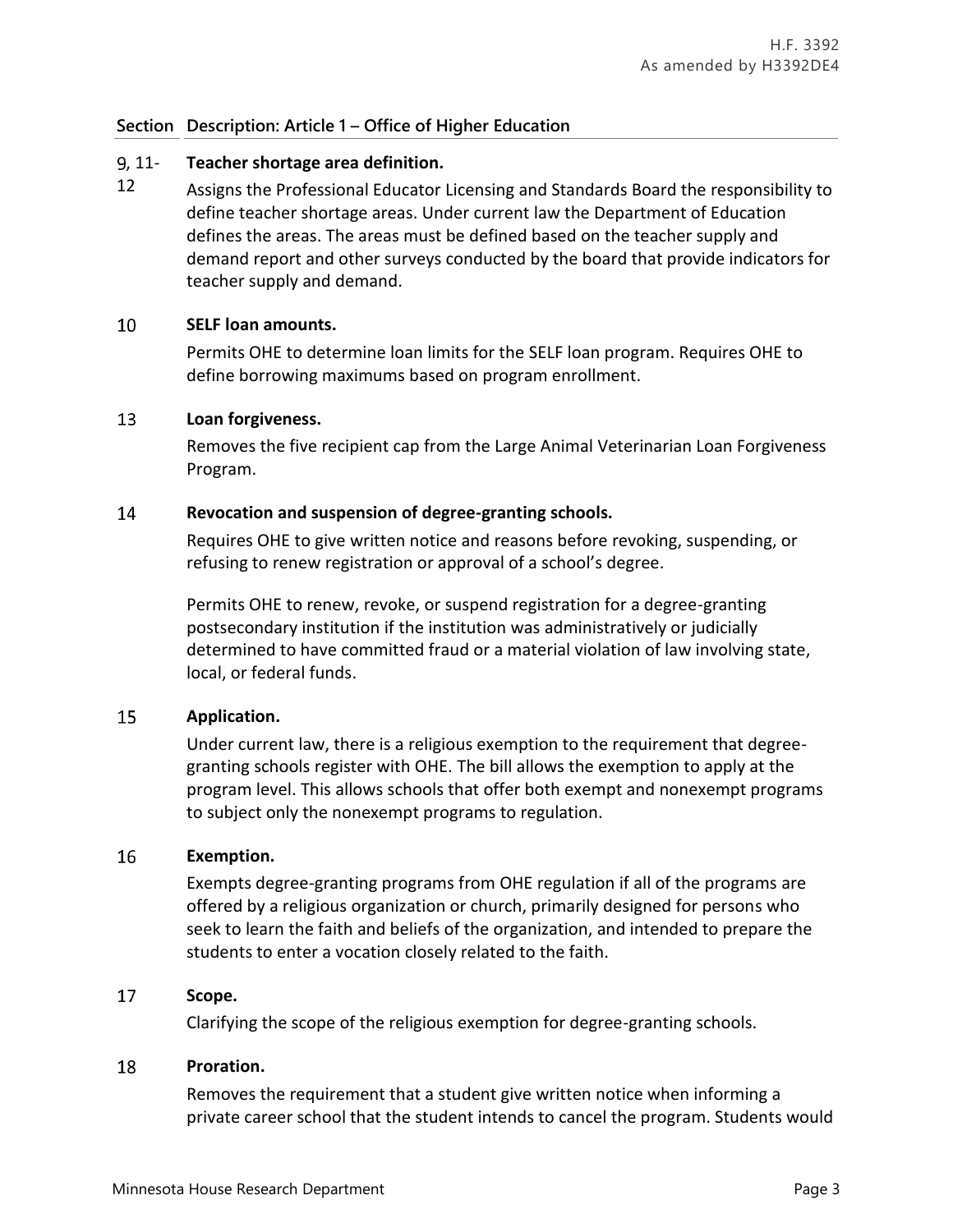### **Section Description: Article 1 – Office of Higher Education**

receive prorated tuition under this provision even if they give nonwritten notice of cancellation.

### 19 **Revocation and suspension of private career schools.**

Permits OHE to revoke or suspend approval of a private career school if the school was administratively or judicially determined by the commissioner to have committed fraud or a material violation of law involving state, local, or federal funds

### 20 **Application for exemptions.**

Allows a private career school to apply for a religious exemption for only some of its programs. This allows schools that offer both exempt and nonexempt programs to subject only the nonexempt programs to regulation.

## **Article 2: Minnesota College Savings Plan**

Article 2 makes changes to the law governing the Minnesota college savings plan, Minnesota's section 529 plan. Most of these changes are to account for recent changes to federal law.

The main federal provisions the article responds to are:

- **Permitting qualified distributions for:** 
	- o Up to \$10,000 of K-12 tuition expenses.
	- o Apprenticeship program expenses.
	- o Student loan payments for the beneficiary or the beneficiary's sibling.
- Permitting rollovers to Achieving a Better Life Experience (ABLE) Accounts.

| <b>Section</b> | Description: Article 2 – Minnesota College Savings Plan                                                       |
|----------------|---------------------------------------------------------------------------------------------------------------|
| 1              | Name clarification.                                                                                           |
|                | Clarifies that the Minnesota college savings plan is also known as the Minnesota<br>529 college savings plan. |
| $\overline{2}$ | <b>Contribution definition.</b>                                                                               |
|                | Includes recontributions, as defined under federal law, as a contribution for the<br>purposes of the plan.    |
| 3              | Distribution definition.                                                                                      |
|                | Modifies distribution definition to allow qualified distributions to be sent to third<br>parties.             |
|                |                                                                                                               |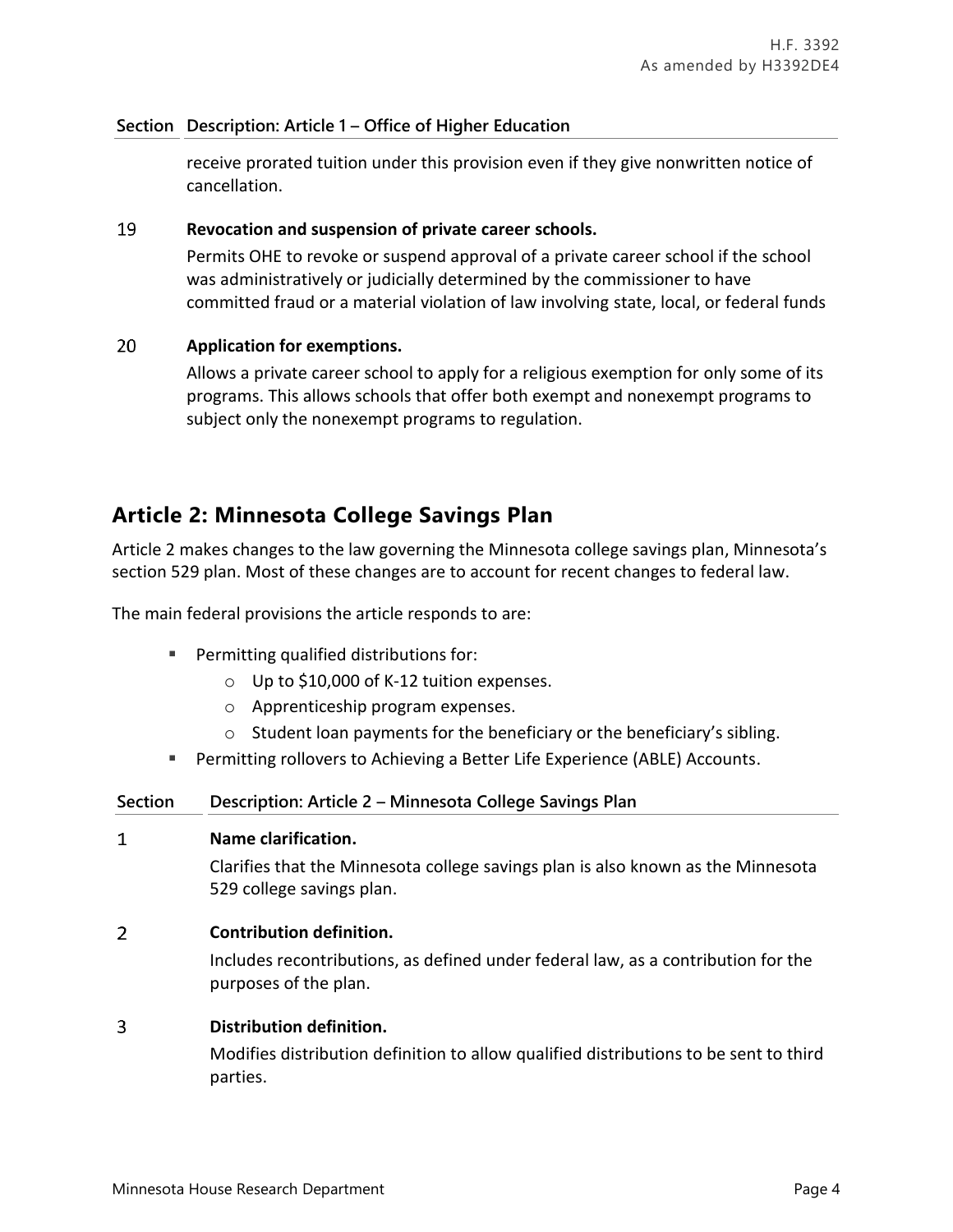| <b>Section</b> | Description: Article 2 - Minnesota College Savings Plan                                                                                                                                                                                                                                 |
|----------------|-----------------------------------------------------------------------------------------------------------------------------------------------------------------------------------------------------------------------------------------------------------------------------------------|
| 4              | Dormant account definition.<br>Eliminates requirement that account statements be mailed and returned as<br>undeliverable when determining if an account is dormant.                                                                                                                     |
| 5              | Technical change.<br>Fixes a broken cross-reference.                                                                                                                                                                                                                                    |
| 6              | Qualified rollover distribution definition.<br>Permits rollover contributions to ABLE accounts.                                                                                                                                                                                         |
| 7              | Taxable distribution definition.<br>Defines "taxable distribution" as a nonqualified distribution and "taxable<br>distributions not subject to the additional federal tax."                                                                                                             |
| 8              | Accounts-type plan.<br>Includes K-12 tuition, apprenticeship expenses, and qualified education loans as<br>an expense that may be saved for under the plan.                                                                                                                             |
| 9              | Forfeited matching grants.<br>Requires refunded matching grants that were forfeited be returned to OHE.                                                                                                                                                                                 |
| 10             | Technical change.<br>Changes reference from "program" to "plan."                                                                                                                                                                                                                        |
| 11             | Change of beneficiary.<br>Updates beneficiary change statutes to reference "taxable distributions." That<br>term is newly defined in the bill and replaces the older definition of "nonqualified<br>distributions."                                                                     |
| 12             | Maximum account balance.<br>Deletes obsolete language related to the repealed matching grant program.                                                                                                                                                                                   |
| 13             | Ownership of matching grant funds.<br>Requires that matching grant funds be used for qualified distributions other than<br>K-12 expenses.                                                                                                                                               |
| 14             | Forfeiture of matching grants.<br>Requires beneficiaries to forfeit matching grants if the beneficiary receives a<br>nonqualified distribution that is not taxed due to one of four circumstances<br>specified in federal law. The circumstances are that the beneficiary dies, becomes |

disabled, receives a scholarship that covers 100 percent of qualifying higher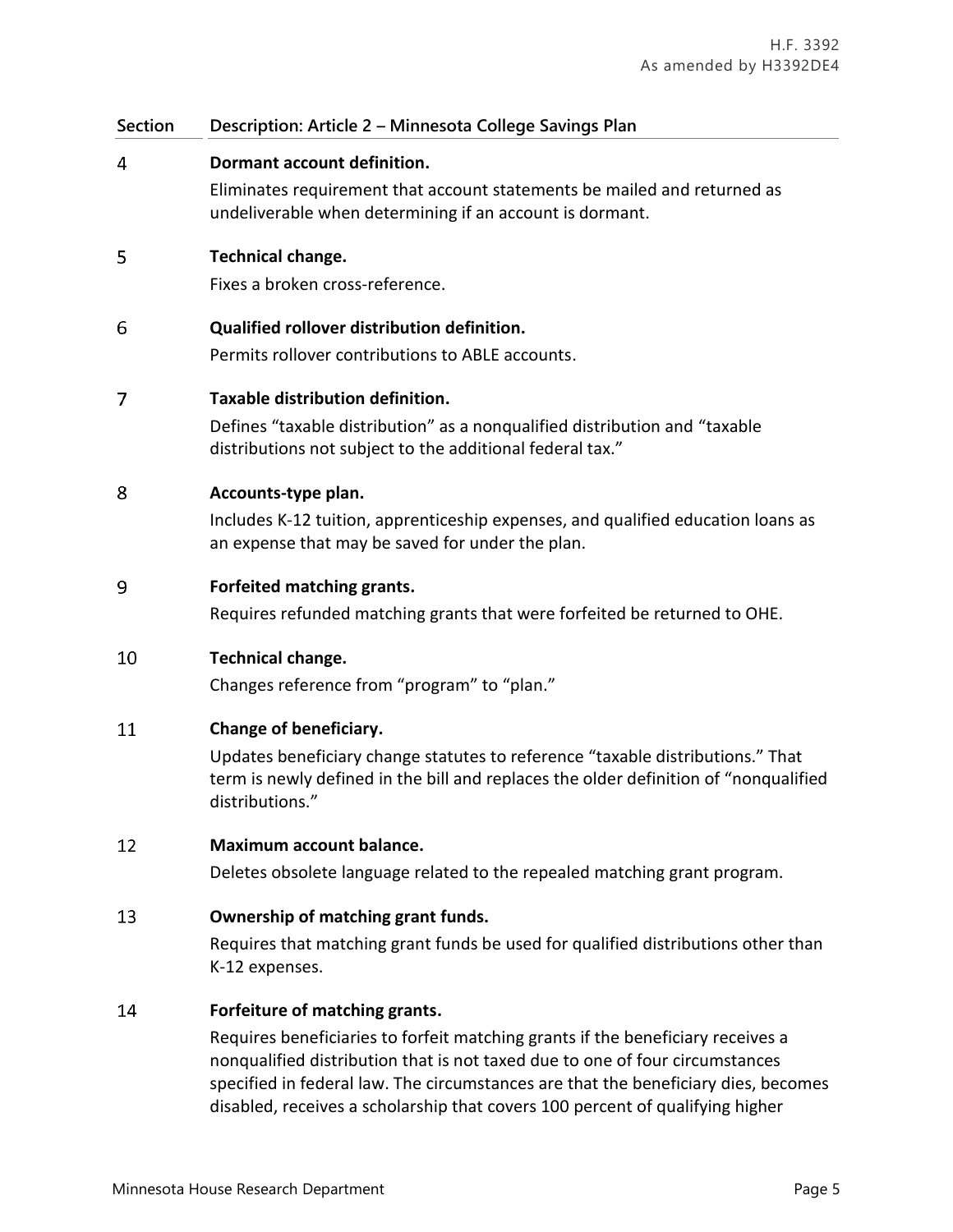### **Section Description: Article 2 – Minnesota College Savings Plan**

education expenses, or is made on account of attendance at a military academy. Requires account owners to forfeit matching grants if they close an account by making a distribution for qualified higher education expenses that were not qualified higher education expenses when the matching grant program ended.

Requires account owners who make a partially taxable distribution to proportionally forfeit matching grants.

Requires account owners to proportionally forfeit grants if they make a partial distribution for qualified higher education expenses that were not qualified higher education expenses when the matching grant program ended.

#### 15 **Qualified distribution methods.**

Strikes language allowing qualified distributions in the form of a check.

Permits payments to the owner or beneficiary.

Permits payments directly to third parties.

Permits matching grant distributions to be used only for qualified expenses that were qualified expenses when the matching grant program ended (December 31, 2010).

Requires account owners to forfeit matching grants if they make a qualified distribution for expenses that were not qualified expenses when the matching grant program ended.

Requires OHE to inform account owners that they are responsible for obtaining records to substantiate distributions.

#### 16 **Minor trust accounts.**

Requires distributions be used for a beneficiary if they qualify for a federal exemption for tax because the beneficiary becomes disabled, receives a scholarship that covers 100 percent of qualified expenses, or attends a military academy.

Permits rollovers to ABLE accounts.

### 17 **Repealer.**

Repeals the definitions of "adjusted gross income" and "nonqualified distribution."

Repeals outdated language related to the matching grant program.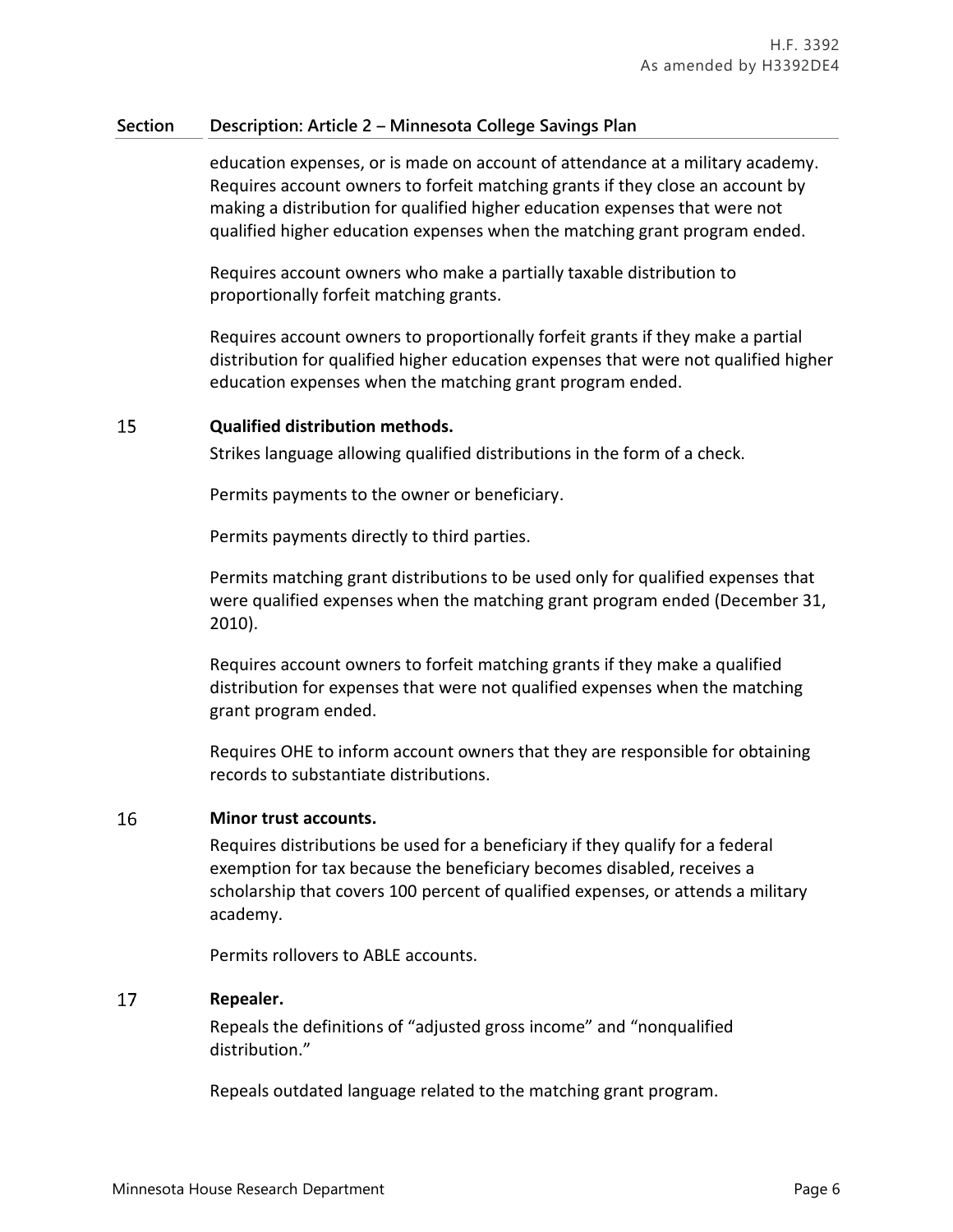# **Article 3: Institutional Approval Provisions**

Makes a number of changes to the laws governing higher education institutional approval by the Office of Higher Education, including:

- Requiring degree-granting schools to establish a process for student complaints.
- Denying a religious exemption from OHE regulation if the school engages in misleading or fraudulent advertising.
- Allowing OHE to collect a fee from postsecondary institutions for participation in the Statewide Authorization Reciprocity Agreement (SARA), and increasing renewal registration fees.
- **Permitting OHE to suspend or revoke the registration of a school that does not have** enrollment within two years of registering.

## **Section Description: Article 3 – Institutional Approval Provisions**

### $\mathbf{1}$ **Institutional eligibility requirements.**

Permits OHE to terminate an institution's eligibility for state financial aid programs if the federal Department of Education finds it ineligible for a federal financial aid program for a violation of laws, regulations, or participation agreements governing financial aid programs.

### $\overline{2}$ **Schools to provide information.**

Requires degree-granting schools that register with OHE to provide compliance audits and audited financial statements that meet federally established requirements. Additionally requires the schools to calculate the financial and nonfinancial risk analysis metrics described in section 13 of the bill.

### $\overline{3}$ **Additional security.**

Updates a reference to "schools" to instead reference "institutions" which is the preferred statutory description of postsecondary institutions.

### $\overline{4}$ **Criteria for approval.**

Requires a postsecondary institution to establish a process to receive and act on student complaints to receive approval for registration.

### 5 **Conditional approval.**

OHE has the authority to grant a degree-granting school a one-year conditional approval while the school applies for accreditation. This language limits that authority to schools physically located in Minnesota.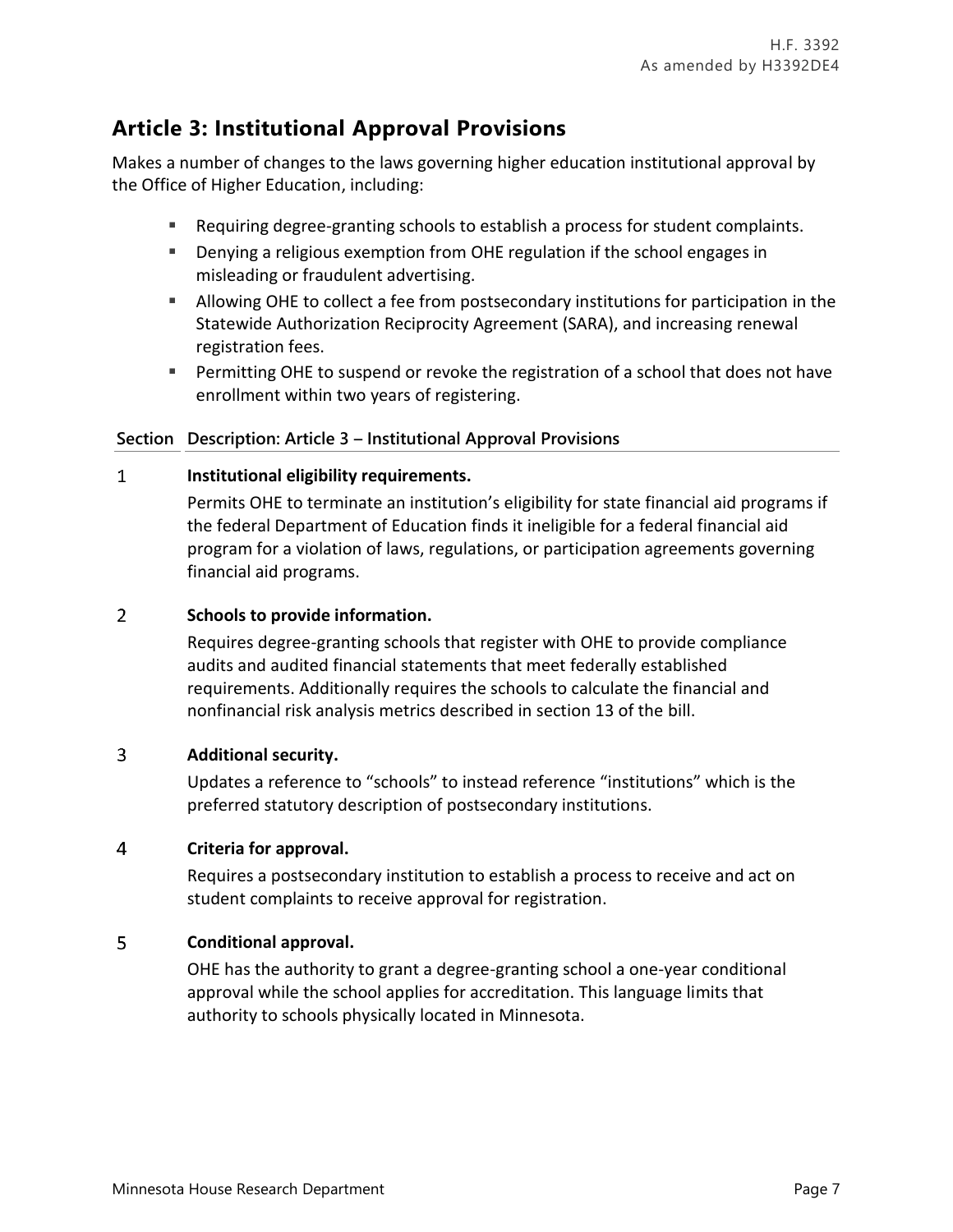### **Section Description: Article 3 – Institutional Approval Provisions**

### 6 **Revocation and suspension of registration for degree-granting schools.**

Requires OHE to give written notice and reasons before revoking, suspending, or refusing to renew registration or approval of a school's degree.

Permits OHE to renew, revoke, or suspend registration for a degree-granting postsecondary institution if the institution:

- **fails to have enrollment in the last two years**
- fails to have enrollment within two years of registration approval, except for programs that require extensive approval processes from the federal Department of Education.

### , 8 **Application.**

Under current law, there is a religious exemption to the requirement that degreegranting schools register with OHE. The bill provides that the exemption does not apply to schools that engage in advertisement that is not truthful and gives false, fraudulent, deceptive, inaccurate, or misleading impressions about the school. Denials of exemption are subject to appeal. If appealed, the exemption is allowed until the final determination of the appeal, unless immediate effect is ordered by the court.

### 9 **State reciprocity agreement school fees (SARA fees).**

Requires OHE to collect reasonable fees to cover the cost to administer a reciprocity agreement for postsecondary distance education, such as the Statewide Authorization Reciprocity Agreement (SARA).

The fee is set from \$750 to \$7,500, depending on the enrollment at the institution.

### 10 **Registration fees.**

Increases the annual renewal registration fee from \$1,200 to \$1,500.

### , 12 **Visit or consulting fees.**

Permits OHE to require institutions to pay for the costs of outside consultants used to investigate schools or programs for compliance with the Private Career School Act. Current law includes the same authority, but it is limited to reviews or evaluations.

Section 11 is for degree-granting schools; section 12 is for private career schools.

### 13 **Revocation and suspension of private career schools.**

Permits OHE to revoke or suspend approval of a private career school if the school used fraudulent or coercive practices.